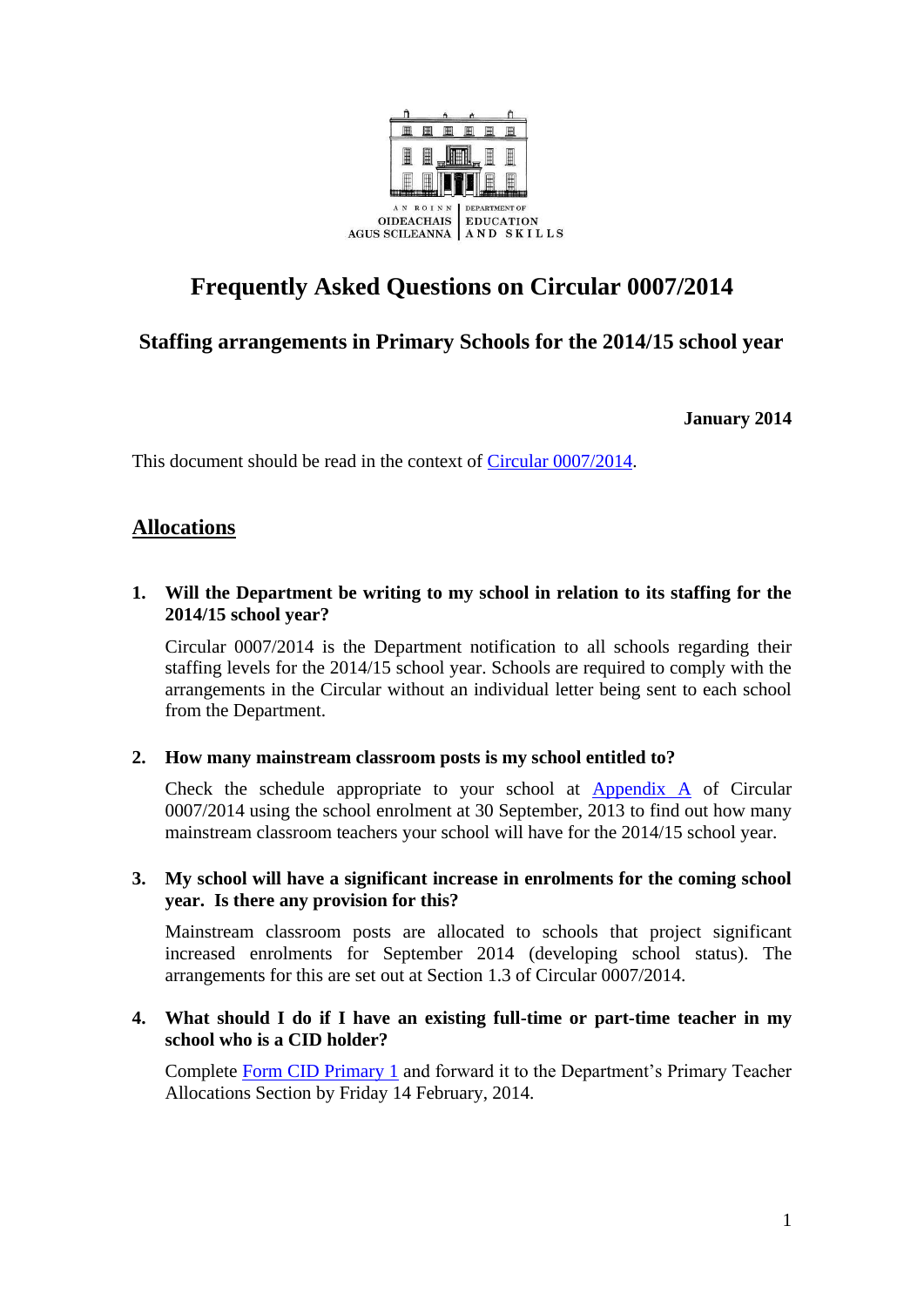# **GAM/EAL Allocation (General Allocation Learning/Language Support)**

### **1. What is the GAM/EAL allocation?**

Under the teacher allocation reforms introduced for the 2012/13 school year, the combined resources available for GAM (General Allocation Model of Learning Support) and EAL (Language Support) were used to create a single simplified allocation process for all primary schools to cover both the GAM and language support.

The simplified process supersedes the **allocation process** set out in Part 2 Section 6 and Appendix 2 of [Circular SP ED 02/05](http://www.education.ie/en/Circulars-and-Forms/Active-Circulars/sp02_05.doc) for the General Allocation Model and in [Circular 0015/2009](http://www.education.ie/en/Circulars-and-Forms/Archived-Circulars/cl0015_2009.pdf) for language support, respectively.

Autonomy is given to schools to deploy GAM/EAL hours between learning and language support depending on the specific needs of the school. Schools are advised to use the language assessment kits as referred to in [Circular 0015/2009.](http://www.education.ie/en/Circulars-and-Forms/Archived-Circulars/cl0015_2009.pdf)

Schools should also continue to refer to the guidance contained in [Circular 02/05](http://www.education.ie/en/Circulars-and-Forms/Active-Circulars/sp02_05.doc) (Sections 3-5) with regard to pupils covered for learning support by the general allocation model, deployment of teaching resources for special educational needs, and planning in individual schools.

#### **2. How is the GAM/EAL calculated (including DEIS Band 1 schools)?**

The single allocation process for GAM and language support involves the allocation of the equivalent of circa. 4,100 posts as follows:

A school's GAM/EAL allocation for the 2014/15 school year is based on the mainstream classroom posts for the 2013/14 school year as follows:

| <b>School type</b> | Allocation per mainstream classroom            |
|--------------------|------------------------------------------------|
|                    | teaching post                                  |
| All-boys school    | 5 hours per week (0.2 of a post)               |
| Mixed school*      | 5 hours per week (0.2 of a post)               |
| All-girls school   | 4 hours per week $(0.16 \text{ of a post})$ ** |

\*mixed schools must have a minimum of 25% of both boys and girls as part of their enrolments. \*\* rounded, up/down, to the nearest 0.2 of a post to facilitate clustering into full-time (25 hour) posts

#### **DEIS Band 1 schools**

In addition to the above allocation of hours, a differential in the GAM/EAL allocation for DEIS Band 1 schools will continue to be applied. This will operate as follows:

| <b>DEIS</b> Band 1 schools with an enrolment | An additional base allocation of 5 hours  |
|----------------------------------------------|-------------------------------------------|
| at 30 September of less than 200 pupils      | per week $(0.2 \text{ of a post})$        |
| DEIS Band 1 schools with an enrolment        | An additional base allocation of 10 hours |
| at 30 September of 200 or more pupils        | per week $(0.4 \text{ of a post})$        |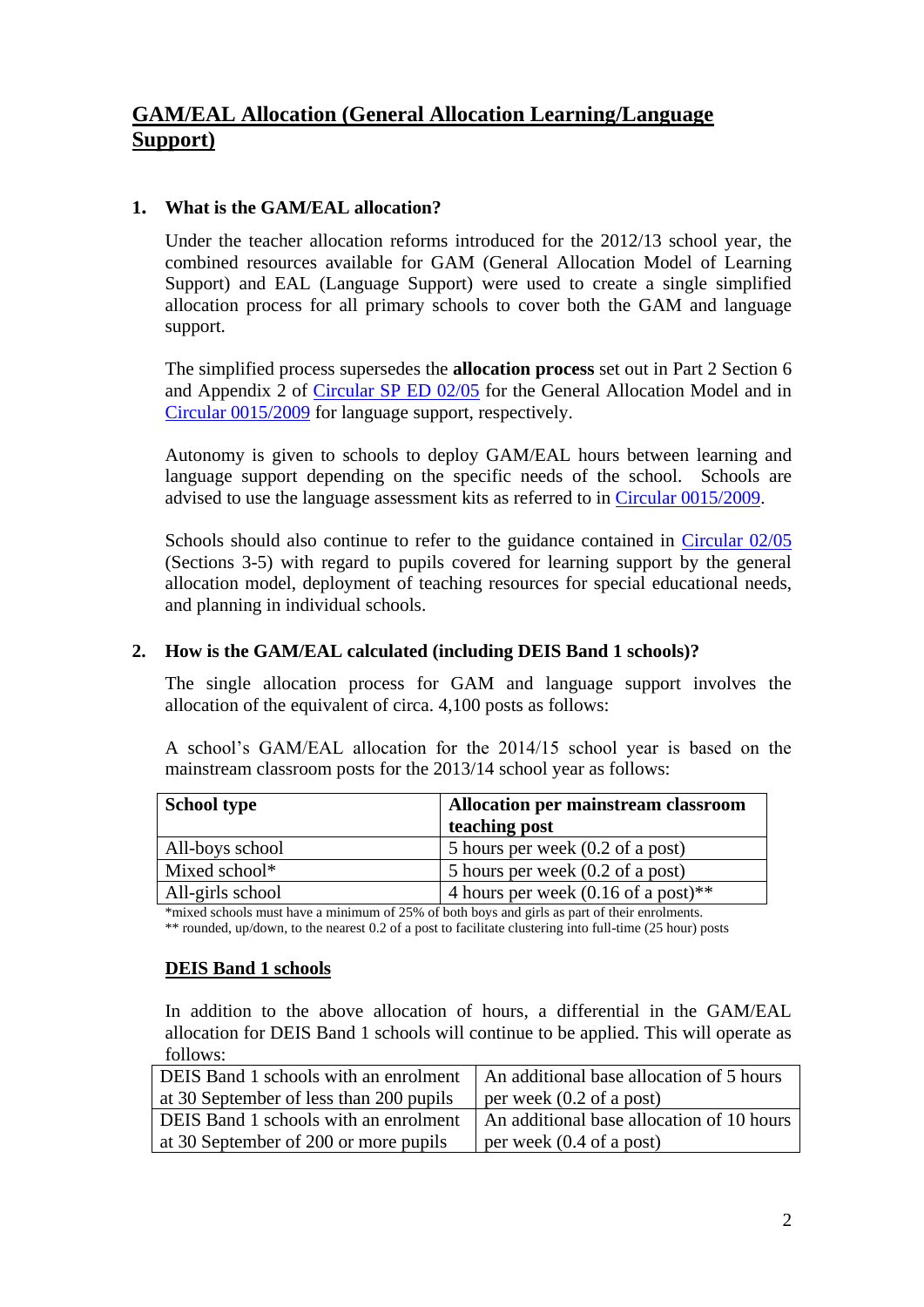#### **3. How will I know my GAM/EAL allocation?**

The allocation for all schools is set out at [Appendix C](http://www.education.ie/en/Circulars-and-Forms/Active-Circulars/cl0007_2014_appendixC.pdf) of Circular 0007/2014.

#### **4. What do I do if I think that the GAM allocation for my school set out at Appendix C of Circular 0007/2014 is incorrect?**

While every effort has been made to ensure that the base data used to provide allocations is correct, the school authority should satisfy itself that the data is correct and reflects any returns made by the school in respect of its pupils and teachers**.** If you have a query on your allocation, please contact Primary Allocations at [primaryallocations@education.gov.ie](mailto:primaryallocations@education.gov.ie)

#### **5. My school has been granted developing school status. Will my general allocation be increased for the 2014/15 school year?**

Schools that are approved for 2 or more developing posts will have their GAM/EAL allocation adjusted and will receive sanction for an additional 5 GAM/EAL hours.

#### **6. My school is newly established for the 2014/15 school year. Will the school get a GAM/EAL allocation?**

The school's GAM/EAL allocation will be based on the mainstream classroom posts for the 2014/15 school year.

#### **7. My GAM/EAL hours have changed for the 2014/15 school year. Does this affect my cluster arrangement?**

Yes. The cluster your school had for the 2013/14 school year is regarded as ceased and the hours shown for your school at Appendix C (column D) are now available for re-clustering for the 2014/15 school year.

#### **8. My GAM/EAL hours have not changed for the 2014/15 school year. However the GAM/EAL hours have changed for the school(s) that I am clustered with. Does this affect my cluster arrangement?**

Yes, the cluster your school had for the 2013/14 school year is regarded as ceased and the hours shown for your school at Appendix C (column D) are now available for re-clustering for the 2014/15 school year.

#### **9. What should I do when I enter a new cluster arrangement?**

The base school for your cluster must complete FormGAcluster14 at [Appendix D](http://www.education.ie/en/Circulars-and-Forms/Active-Circulars/cl0007_2014_appendixD.pdf) of Circular 007/2014, which is the notification to the Department giving details of your school and any others in the cluster. All schools in the cluster must sign the form before it is submitted, by the base school, to the Department. The form must be submitted by Friday 14 February, 2014.

#### **10. The schools in my cluster have all agreed to end the cluster arrangement for the 2014/15 school year. What should I do now?**

The Department must have been notified by 31 December 2013 of any alternative cluster arrangement for the 2014/15 school year, or, if there is no proposed new cluster arrangement, of the individual hours available in each school for clustering.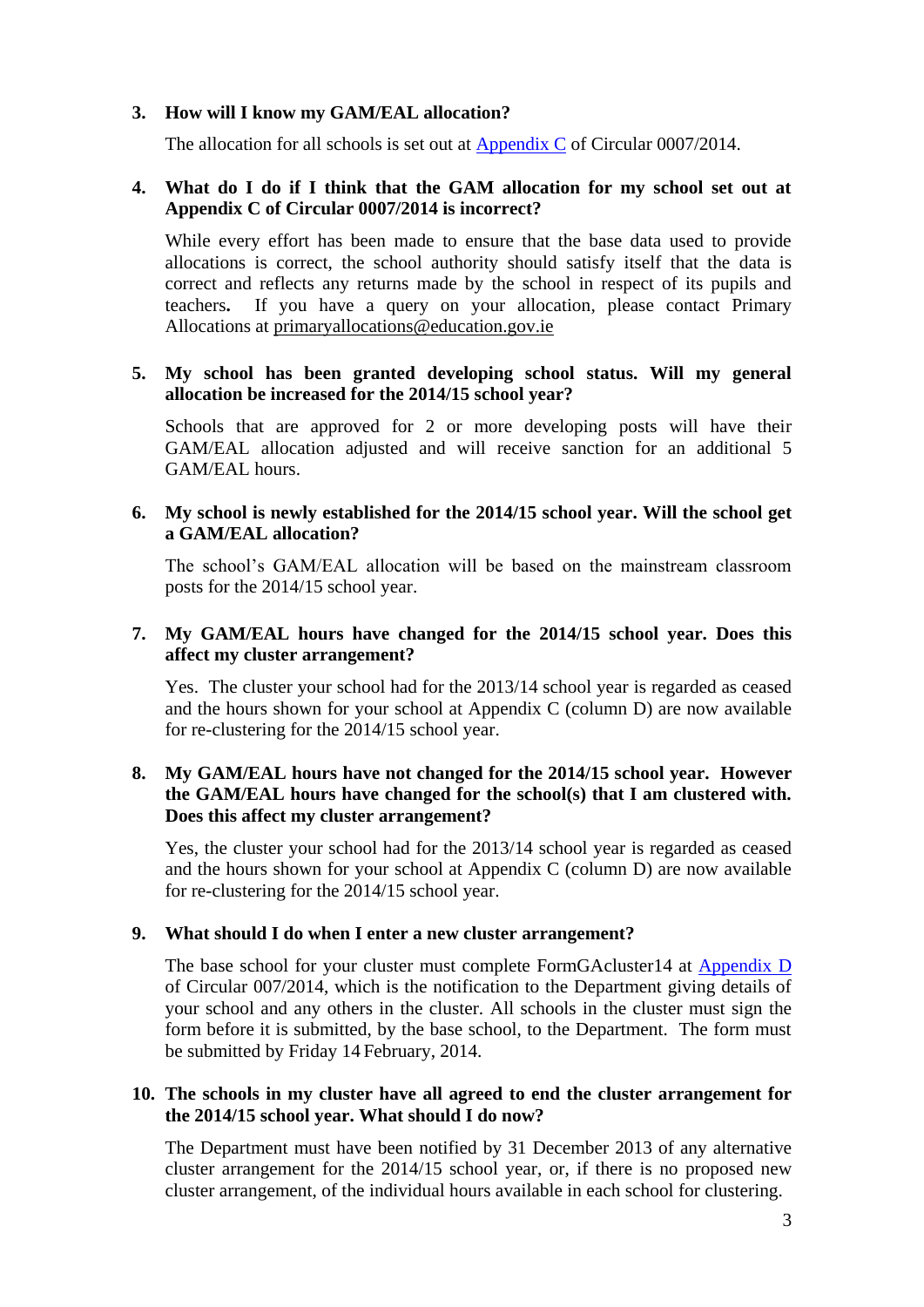Schools who did not notify the Department by this date will have to wait until the 2015/16 school year in order to change the clustering arrangement.

#### **11. My school has a high concentration of pupils that require language support. What are the arrangements for language support for those pupils?**

A GAM/EAL allocation is made to all schools. Schools have autonomy on how to deploy the allocation between learning support and language support.

Since the 2012/13 school year permanent posts were also made available for schools with a high concentration of pupils requiring language support (EAL posts). There will be no additional permanent EAL posts sanctioned to schools for the 2014/15 school year. Schools in receipt of such posts are listed at Appendix C of Circular 0007/2014.

In addition schools with a high enrolment of EAL pupils that require EAL support (pupils with less than B1 (Level 3 Proficiency) may appeal to the independent Appeals Board for additional EAL support. Eligibility to submit an application to the Appeals Board is confined to those schools with at least 20% of their total enrolment made up of pupils that require EAL support. This will be primarily focussed on the number of pupils requiring EAL support that have had less than three years EAL support. Posts allocated by the Appeal Board will be on a temporary basis for the 2014/15 school year. See Section 4 of Circular 0007/2014.

#### **12. If my school had a permanent language support post in the 2013/14 school year, will it remain in place for 2014/15?**

Yes.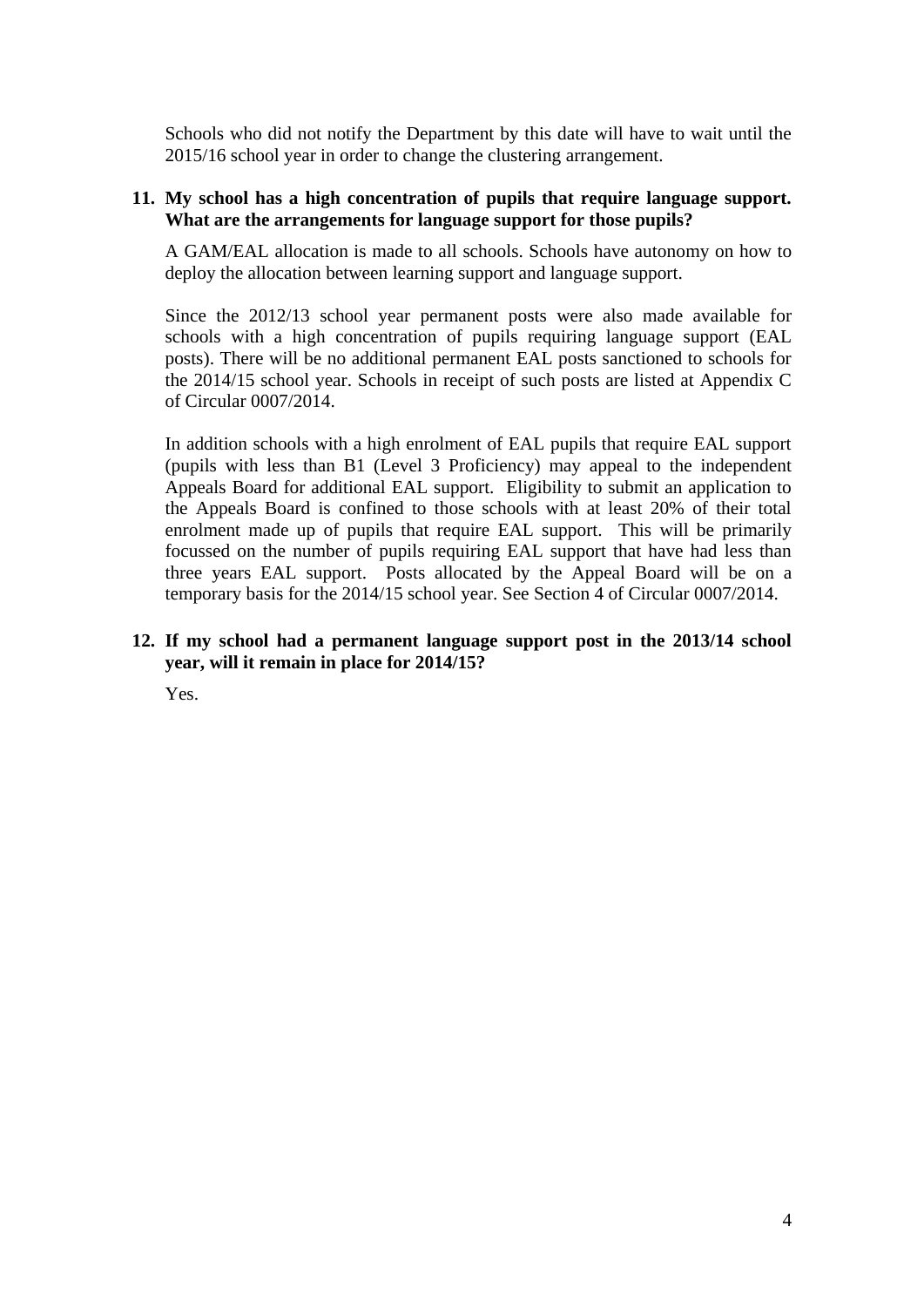### **Resource Posts (NCSE low incidence)**

**1. Is there a change to the location of base resource posts for the 2014/15 school year?** 

There are no changes to the location of these base posts for the 2014/15 school year.

#### **2. How do I know how many, if any, resource base posts have been allocated to my school?**

The list of schools and the number of base resource posts for each school is set out at Appendix C of Circular 0007/2014 on the Department's website.

#### **3. When will I know my resource allocation for the 2014/15 school year?**

The NCSE expects to notify schools in May of their approved allocation of resource hours for the 2014/15 school year.

#### **4. What do I do when I receive my NCSE allocation if I do not have a base resource post in my school?**

You should contact your neighbouring schools that have base resource posts for any surplus capacity before contacting the Department for part-time hours. The Department will, at that stage, also consider joint applications from such schools for a full-time shared temporary resource post as an alternative to each school applying for separate part-time temporary resource posts. It should be noted that the Department will firstly be requiring any surplus capacity in the full-time base resource posts in neighbouring schools to be fully utilised before it approves any such applications.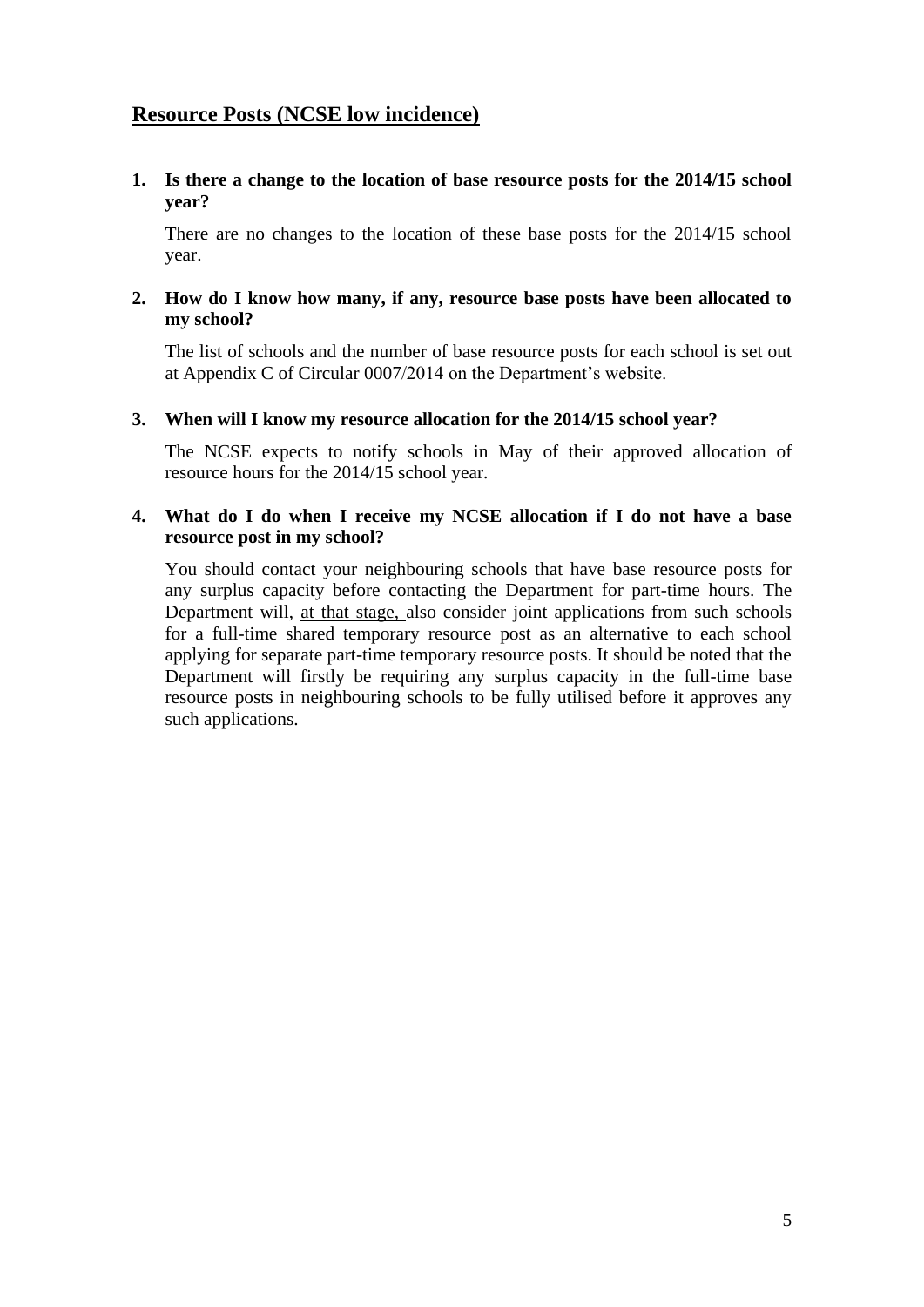## **Redeployment of Surplus Permanent/CID holding Teachers**

#### **1. How do I know if there is a surplus permanent/CID holding teacher in my school?**

Appendix A & C of Primary Circular 0007/2014 sets out the bulk of allocations for most schools. If you have more teachers in the school than permitted by your allocation, a teacher(s) is surplus to the requirements of the school.

#### **2. What do I do if I have a surplus permanent/CID holding teacher in my school?**

You should arrange to have the completed Main Panel Form (MPF) at **[Appendix E:](http://www.education.ie/en/Circulars-and-Forms/Active-Circulars/cl007_2014_appendixE.pdf)**  of Circular 0007/2014 returned to the Department's Primary Teacher Allocations Section by Friday 14 February, 2014.

The most junior eligible teacher in the school is first in line to be placed on the panel for redeployment to another school. However, in exceptional circumstances s/he may seek the approval of the Board of Management to be replaced on the panel by an alternative eligible teacher.

If the most junior eligible teacher seeks to be replaced on the panel then any other teacher interested in going on the panel must communicate his/her position to the Chairperson within five working days.

The application from the staff member will be considered by the Board of Management. The final decision to admit a teacher to a panel rests with the Patron, who shall be given the reasons when it is intended to replace the most junior eligible teacher.

The Main Panel Form (MPF) must be completed by the surplus teacher to be placed on the panel and the Chairperson. The Main Panel Form should be submitted to the Department by Friday 14 February, 2014.